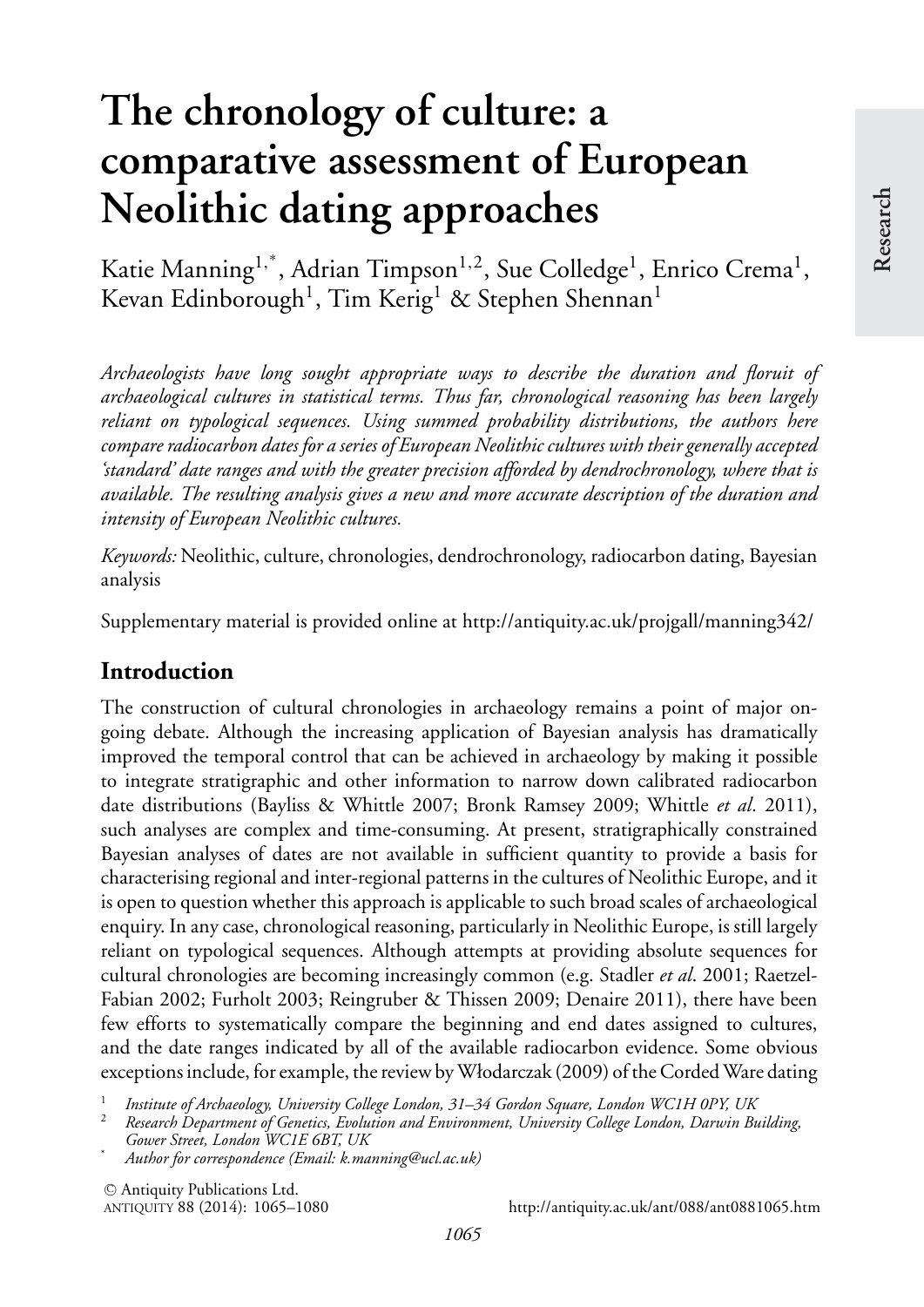#### *The chronology of culture*

methods, and the use of multivariate statistics in conjunction with radiocarbon data as a means of refining typochronological classifications. In particular, correspondence analysis and principal component analysis have been used to identify chronologically meaningful aspects of regional typologies, e.g. in the Mittelelbe-Saale region in Germany (Müller et al. 2000; Czebreszuk & Müller 2001; Müller & Van Willigen 2001, Müller 2009), for Linearbandkeramik (LBK) settlements in the Netherlands (van de Velde [2012\)](#page-15-2) and also for the Corded Ware (Ullrich 2008). All of these, however, are relatively localised studies of internal development.

In this paper, we approach the issue at a different scale, adopting a broader and therefore lower resolution view of the relationship between different dating approaches for the European Neolithic; we then go on to estimate the underlying shape of the intensity of a culture's presence through time. We investigate the temporal ranges of various cultural groups by analysing and comparing the estimates from three sources: the 'standard' date range, the radiocarbon date range, and the dendrochronological (dendro) date range, where available. We use the term 'standard' date range to mean the estimated start and end date for a culture as found in relevant current literature, which we consider to represent the best-informed archaeological knowledge on the subject (see online supplementary Table S1 for all 'standard' dates and the references used). The motivation behind our analysis came from attempting to investigate temporal patterns in subsistence data. Given that awareness of available radiocarbon dates forms an important part of that up-to-date archaeological knowledge, we were surprised to find a large difference in our results when using site phases that were dated using associated radiocarbon samples, compared to the current estimate of the 'standard' date range for that cultural phase. Therefore, in order to undertake a valid analysis of subsistence trends, or of any other archaeological phenomena for that matter, we must first investigate the congruency between the 'standard' date range and the contextually associated radiocarbon dates for a given culture.

It is worth pointing out at this stage that our interest in the temporal ranges of different cultural groups is not intended to promote the notion of archaeological culture as a monolithic and unchanging entity: cultures as 'bricks'. On the contrary, one of us has consistently argued the opposite (e.g. Shennan [1978,](#page-14-4) 1989), following Clarke's (1968) polythetic definition of archaeological cultures. We do not need to take the traditional view of cultures as monolithic blocks to explore their chronological patterns, which may in fact relate to specific cultural packages. Just as in genetics a contrast is made between the analysis of gene trees and population trees, both of them equally valid for different purposes, so it is equally appropriate in the case of transmitted cultural variation to work at different scales of resolution for different purposes. Moreover, we do not need to subscribe to the idea that our classifications 'carve nature at its joints' in Plato's famous phrase (*Phaedrus*, 265d–266a; Fowler [1925\)](#page-14-5) to recognise that some categorisations are better than others. One key criterion is whether variation between the entities being analysed is significantly greater than that within them (see Shennan *et al*. [2014\)](#page-15-3), regardless of the processes that resulted in this patterning, which often remain the focus of dispute (see Furholt 2014 for an example). In short, while archaeological 'cultures' may not be useful for investigating local-scale socio-economic dynamics, they have remained indispensable for characterising broad-scale spatial and temporal trends, such as those which prompted this analysis.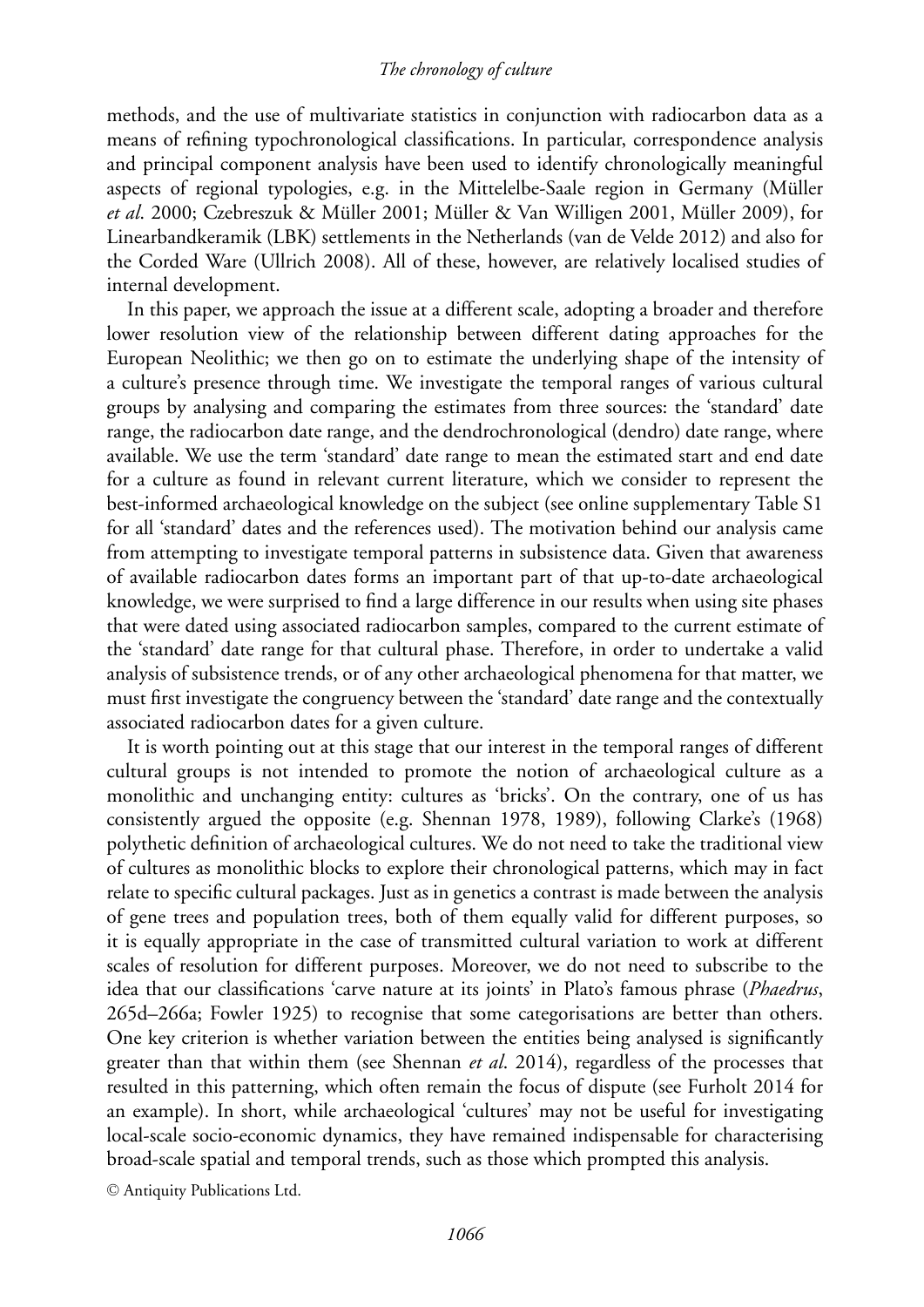## **Method and dataset**

All radiocarbon data were derived from the database collated by the EUROEVOL project. These data include a lab code,  ${}^{14}C$  age and standard deviation (SD), latitude and longitude. Each 14C sample was calibrated via the IntCal09 calibration curve (Heaton *et al*. [2009\)](#page-14-6). In order to warrant inclusion in this analysis, the sample also had to have an associated culture, assigned either by the excavator, laboratory or post-excavation analyst. The resultant  ${}^{14}C$ dataset for this study therefore consists of 5594 radiocarbon-dated samples from 1784 archaeological site-phases (see Shennan *et al.* [2013](#page-15-4) for the applied definition of phase), from 71 Neolithic and Early Bronze Age cultures (see Figure 1 and online supplementary Table S1). In addition to this <sup>14</sup>C dataset, a second dendrochronological dataset comprising 350 samples were obtained from the Erziehungsdirektion des Kantons Bern website (Dendro n.d.).

Each 14C sample can therefore be considered to have two properties: a radiocarbon calibrated date, and a 'standard' date, each with its own probability distribution. Clearly there is a degree of circularity between these two properties, since the cultural assignment of a sample may be influenced by its radiocarbon date, especially in the absence of associated diagnostic material; more importantly, the current 'standard' date ranges will have been strongly influenced by the radiocarbon dates themselves. Hence our surprise at the difference in results when using a site's cultural assignment as the basis for dating it as opposed to the site's own radiocarbon dates.

Similarly, each dendro sample can be considered to have two properties: a dendro date and the 'standard' date of the culture to which it was assigned. Therefore, we can think of these relationships from the perspective of estimating the date range of a culture, by comparing its  ${}^{14}C$  date range, its 'standard' date range, and (where available for a handful of cultures) its dendro date range. Our objective in what follows is thus to establish how much agreement there is between these date range estimates, and discuss the implications of those findings, not least for the analysis of other archaeological patterns. Breunig [\(1987\)](#page-14-7) had a similar programme, although at a larger spatial scale, and of course at that time far less radiocarbon information was available.

Our study area encompasses central and north-western Europe (Figure 1) and covers the Late Mesolithic through to the Early Bronze Age. The term 'culture' refers here to the archaeological cultures as single entities, so, for example, the Cortaillod is treated as a whole rather than being divided into the sub-phases of the Cortaillod i.e. ancien, classique and tardif. Three of our cultures—Bell Beaker, Corded Ware and Linearbandkeramik—are multi-regional, 'culture groups' in Clarke's (1968) terms.

The dataset included 5452 samples from 1748 site-phases, which had been assigned to only one of these 71 cultures, while 142 samples (2.5%) from 36 phases had been assigned to two (or in one case three) of these cultures (see online Table S1 for a list of all cultures). This second type of cultural assignment may have three interpretations: firstly that the deposits indicate overlap between two different cultures; secondly, that they belong to a transitional phase between two cultures; and thirdly that they have an equal probability of belonging to either cultural range. It is likely that all three interpretations were used on different occasions; nevertheless, we have adopted the third interpretation for all cases. This provides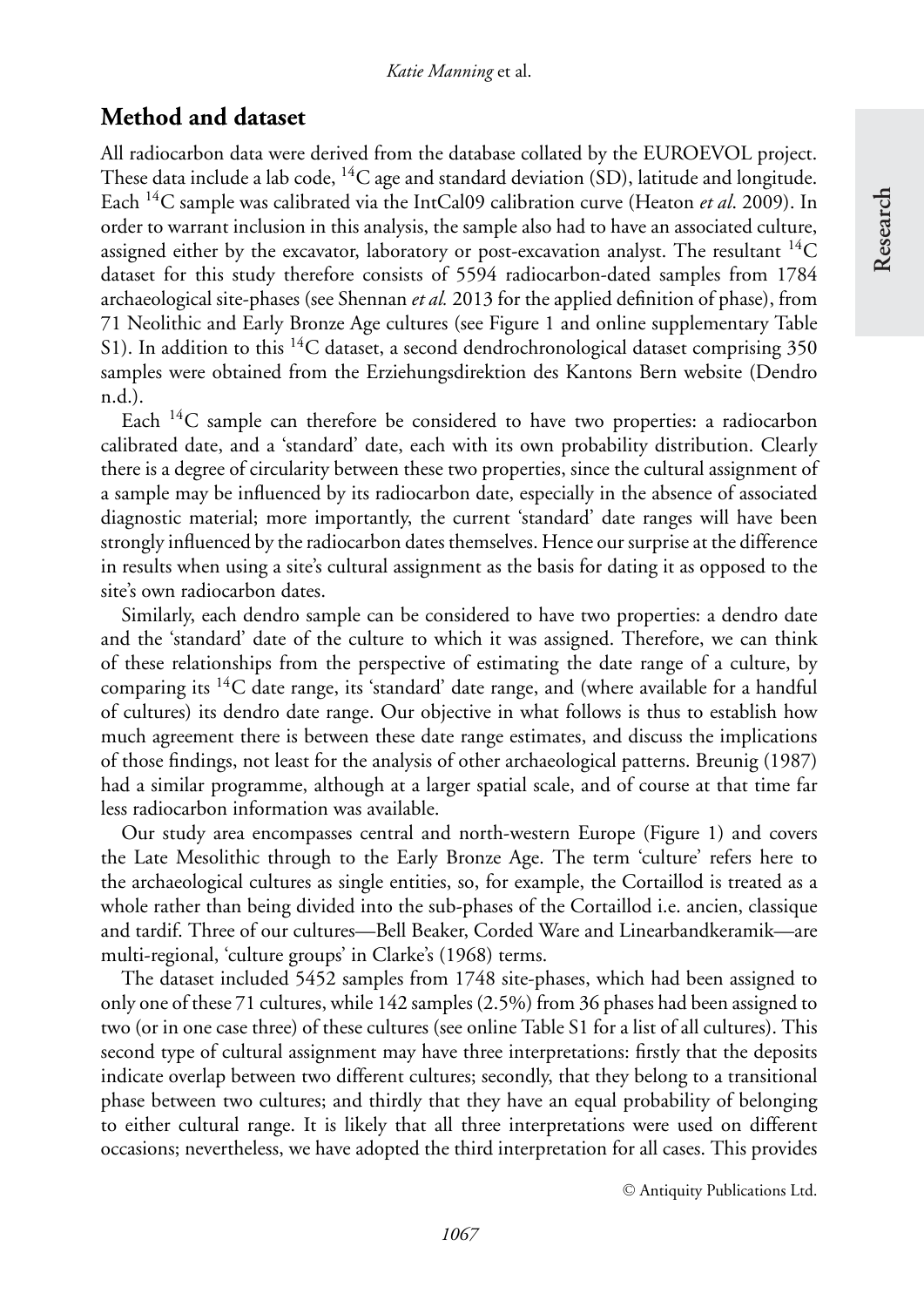

*Figure 1. Map of north-western Europe showing the site locations from which the* <sup>14</sup>C samples were taken (black dots).

a conservative approach with the effect of erring on the side of slightly greater uncertainty in the date range.

First, we investigate the broad-scale relationship between the radiocarbon date and the 'standard' cultural date for all samples combined (Figure 2). Both before and after calibration the exact radiocarbon date of a sample remains elusive. Instead we have a distribution, which describes the probability of each possible date. Similarly, the true 'cultural' date could be any date within a culture's range, which is assumed to be a uniform distribution. We generate 1000 random realisations, such that for each realisation every sample has a random point estimate: both a discrete radiocarbon date and a discrete 'standard' date obtained from their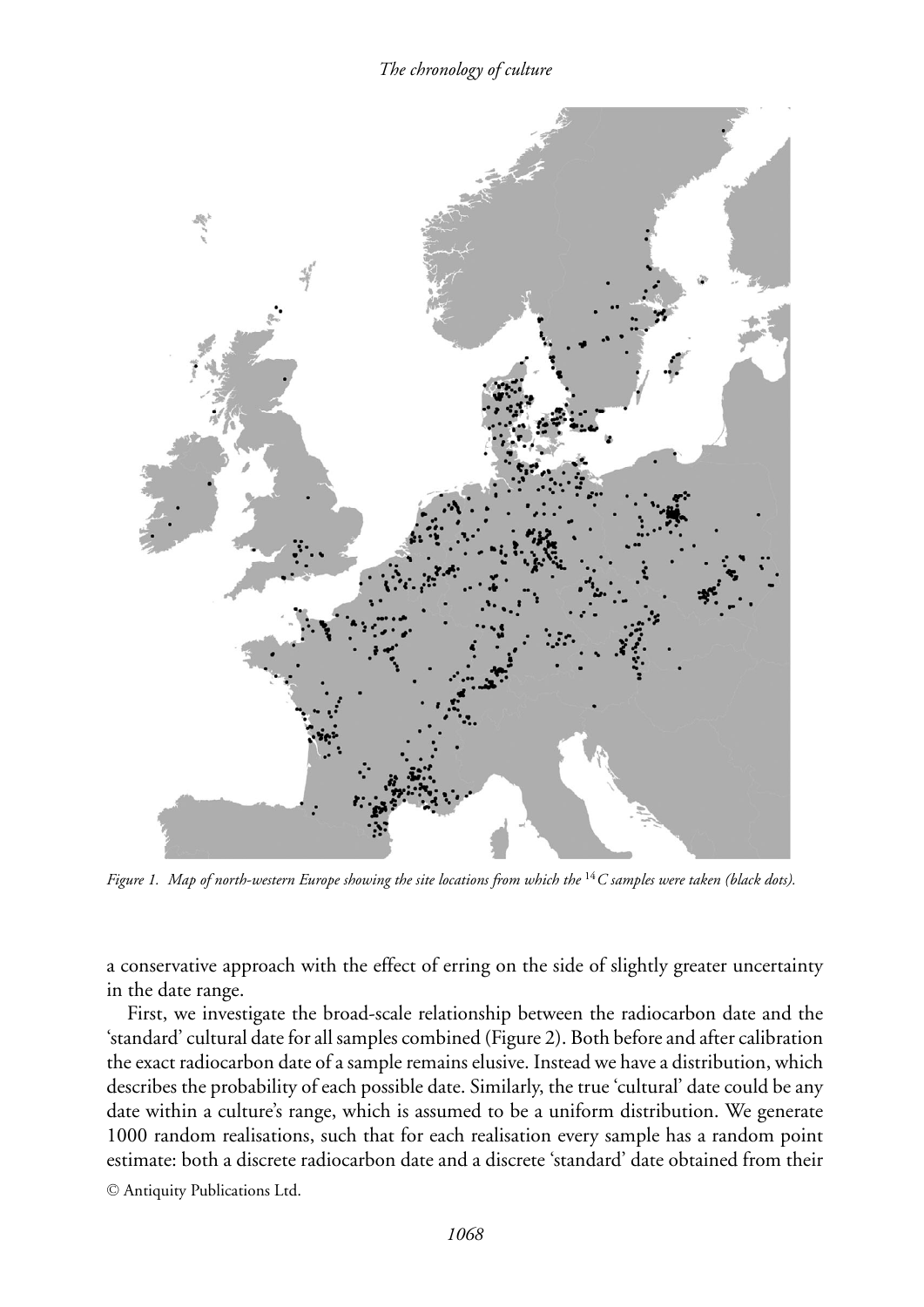respective probability distributions. For each realisation the correlation between the two estimates (using Pearson's R) and the gradient of a best-fitted linear model were calculated. The linear model used Deming regression since both variables have an error distribution. By repeating the random sampling 1000 times we build up a distribution of possible values, from which confidence intervals (CIs) can be estimated. These confidence intervals describe the amount of variance caused by the uncertainty in the probability distributions.

Having established the overall correlation between our date range estimates, we turned our attention to assessing the relationship between the different estimates for each culture separately. We selected individual cultures that met a minimum sampling criterion to ensure good geographic and temporal representation, such that a minimum of 18 phases per culture were required, leaving us with the 22 (31%) best-represented cultures (Table 1), each of which comprised between 18 and 329 site-phases (mean  $= 64.4$ ), and between 34 and 1030 samples (mean = 195), and constituted the majority of the data, comprising 4281  $^{14}$ C dates (79%), and 1416 phases (81%).

Four of our selected cultures also have associated dendro dates (Corded Ware  $n = 73$ , Cortaillod  $n = 66$ , Horgen  $n = 66$  and Pfyn  $n = 55$ ), which generally provide greater precision for an individual sample than a typical radiocarbon date (mean dendro error  $=$ 6.9 years per sample, compared to mean  $^{14}$ C error of 74.7  $^{14}$ C years). Dendrochronology can therefore shed further light on the date range of each culture, so long as comparisons are made within the relevant region (see below in regard to the Corded Ware Culture in Switzerland).

For each of these latter cultures, the dendro date range is reported in Table 1 using the earliest and latest date, and are plotted in Figure 3 with each sample as a vertical red bar with a width equal to the sample's error. Similarly, the 'standard' dates are reported as a range between earliest and latest, and plotted as a uniform distribution, represented by a black bar in Figures 3 and 4. The radiocarbon date ranges are reported in Table 1 as the twotailed 95% interval of a summed probability distribution (SPD), while the full probability distribution (between 8000–0 BC) is plotted in Figures 3 and 4. Each SPD was constructed in three stages: first, raw radiocarbon dates (mean and SD) were calibrated (see Shennan *et al.* [2013](#page-15-4) for details of calibration); second, the calibrated probability distributions from every sample in the same phase were summed and normalised for unity; and third, these distributions from every phase in the same culture were summed and normalised for unity. The rationale behind this approach is that if random sampling is assumed, the law of large numbers predicts that as the number of samples increases, the sample distribution becomes increasingly similar to the true distribution. By summing the individual samples' probability distributions, the new probability distribution contains the combined knowledge of each sample, equally weighted, as each sample was initially considered an equally fair possibility of the date of the event. This applies at the level of both the phase and the culture.

In order to assess the level of agreement between the radiocarbon dates and the 'standard' dates, we calculated the proportion of the SPD mass that fell outside the 'standard' cultural date range. This value is reported in Table 1 as the proportion that fell prior to the start of the 'standard' date range (older), the proportion that fell subsequent to the 'standard' end date (younger) and the total proportion.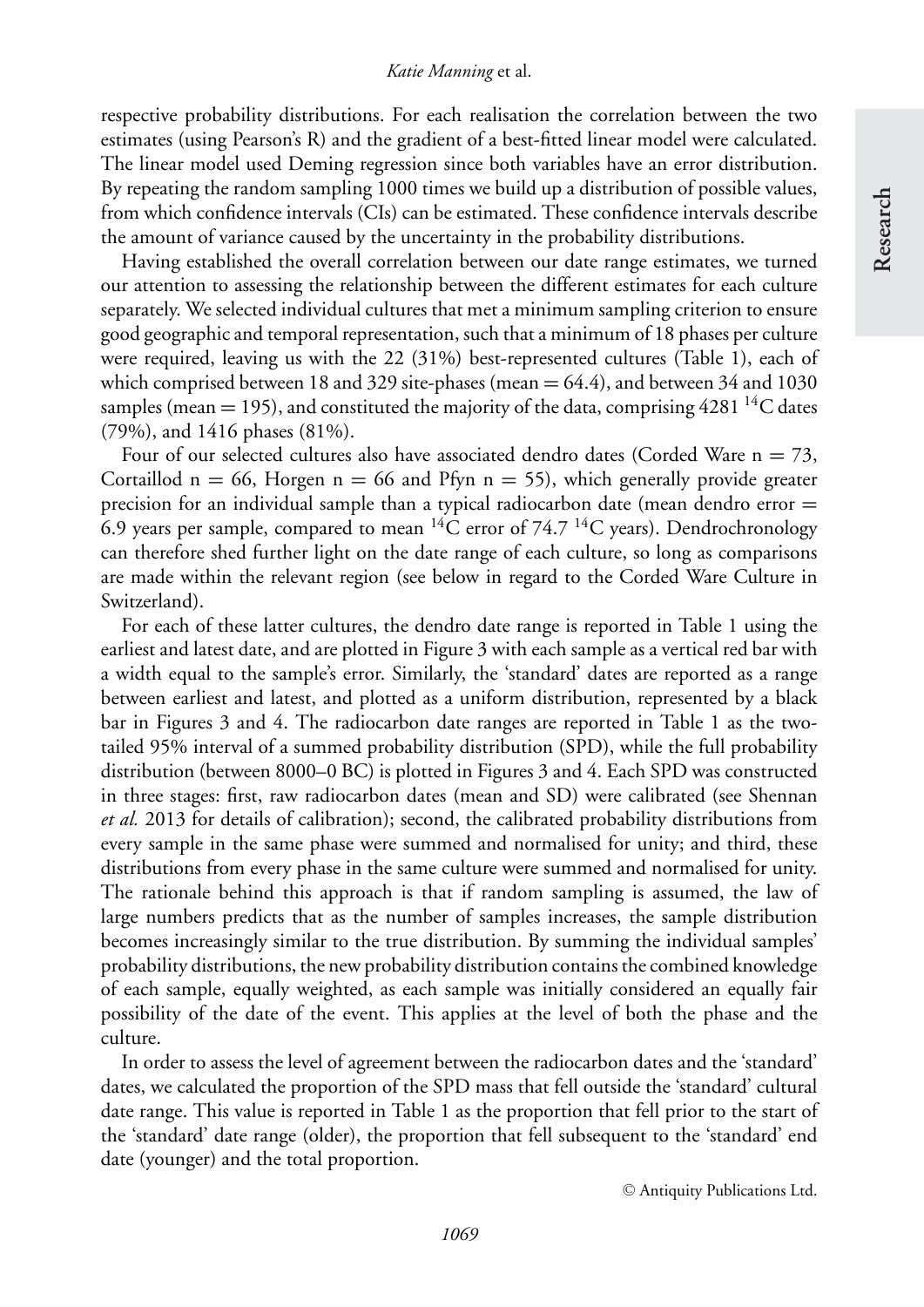#### *The chronology of culture*

Finally, we assessed how the intensity or 'floruit' of an individual culture varied through time, and the underlying shape of this change. We Z-transformed the SPD for each of the selected 22 cultures, to ensure they were on the same scale (Figure 5). This involved obtaining the mean date for the culture's summed probabilities and the standard deviation of this distribution and then expressing the date values not on the original year scale but as numbers of standard deviations away from the mean, thus eliminating the effect created by the fact that some cultures lasted longer than others. The 22 Z-transformed SPDs were weighted by number of phases per culture, then summed and normalised to unity (Figure 5, blue line), since we can expect the 'shape' of those cultures with more phases to be more representative of the true culture shape. Further, for comparison we summed and normalised the 22 Z-transformed SPDs with an equal weighting (Figure 5, red line), to provide some indication of the efficacy of our minimum inclusion criterion of 18 phases per culture.

## **Results**

#### *Overall correlation*

Figure 2 illustrates 10 realisations (out of the total 1000 realisations that were computed) for each of our 5594 radiocarbon samples plotted in grey. Note the 'blocky' nature of the scatterplot in the horizontal range, due to the 'standard' date being sampled from each culture's wide uniform probability distribution. The vertical range, meanwhile, is scattered more evenly since each radiocarbon date was sampled from its own relatively narrow probability distribution. Clearly, when all samples and all cultures are included, there is a strong correlation between the two dating methods. ( $R = 0.859$ , 95% CI = 0.855–0.862), with almost three quarters of the variance in either estimate explained by the other (R squared  $= 0.737$ , 95% CI  $= 0.730 - 0.744$ ). The gradient of the best-fitted linear model plotted in blue is 1.038 (95% CI =  $1.030-1.045$ ), which is to be expected as both the radiocarbon date range and the 'standard' date range are two different estimates of the same quantity (the true date range of the culture).

#### *Comparing individual culture date ranges*

Having established an overall strong relationship between the probability distributions of all radiocarbon dates and 'standard' culture dates, the question remains as to whether certain cultures correlate better with their associated radiocarbon dates than others. Figure 3 plots the 'standard', radiocarbon and dendro date ranges for the four cultures with associated dendro samples, and Figure 4 plots the 'standard' and radiocarbon date ranges for the remaining 18 selected cultures. Generally, there is good agreement between the dendro date ranges and the 'standard' date ranges, which is perhaps not surprising due to the high level of precision on dendro dates and the excellent preservation of the wetland sites where these cultures are predominantly found. The exception to this is the Corded Ware, which has a much wider 'standard' range than the dendro range, due to the fact that the Corded Ware is found over a much wider geographic area than the typical wetlands required for dendrochronology, and lake shore settlement ceased *c*. 2450 cal BC (Billamboz & Koninger ¨ 2008).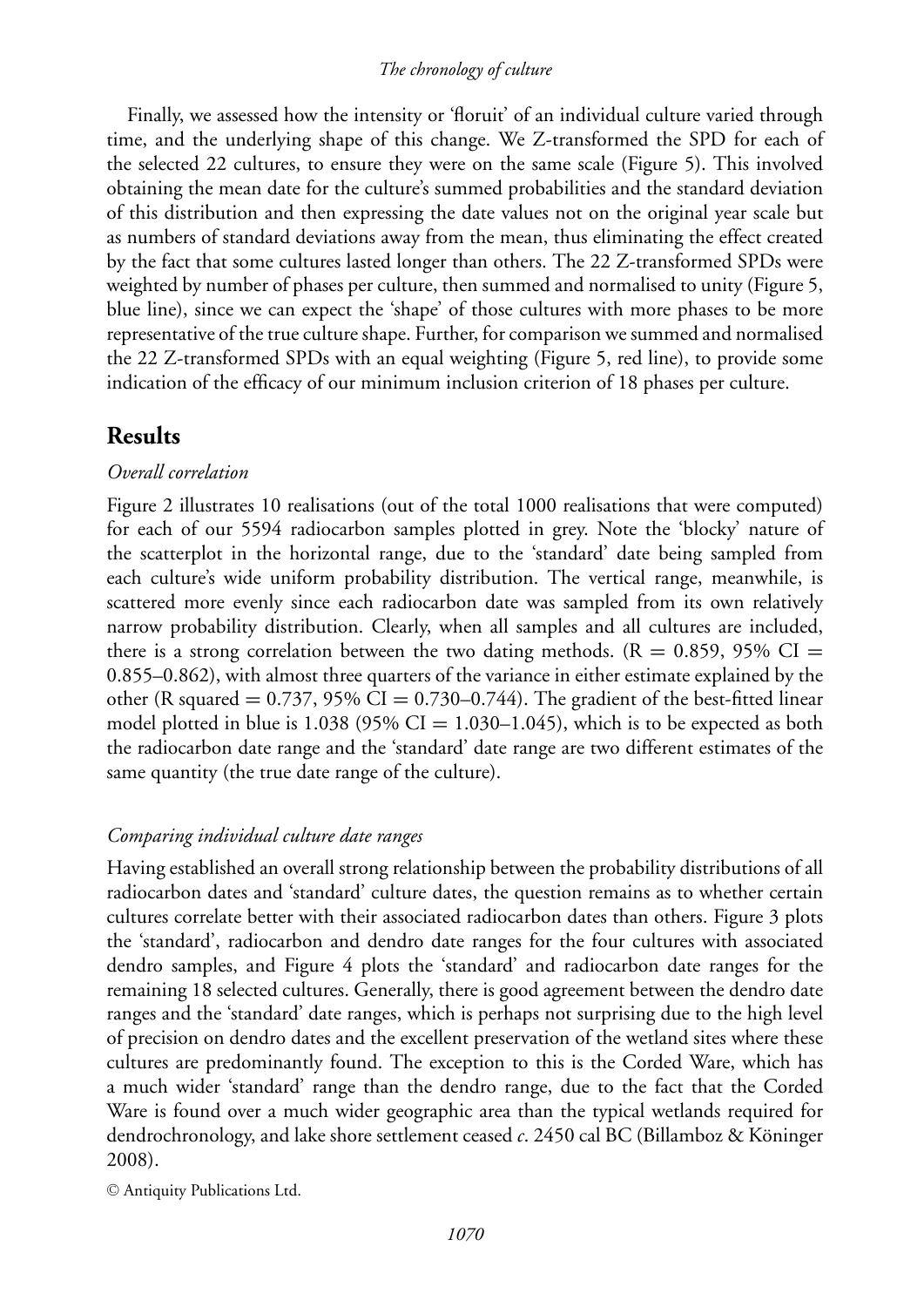*Katie Manning* et al.



*Figure 2. Ten random realisations of each of the 5594 samples' radiocarbon dates plotted against their respective 'standard' date (grey dots), with the line of best fit for all 1000 realisations (blue).*

In contrast, the radiocarbon distributions are substantially wider than the 'standard' date ranges in all cases. Table 1 reports the proportion of the radiocarbon probability mass that exceeds the 'standard' range, revealing a massive spread of values from 14.8% (Pitted Ware) to 75.1% (Veraza) with a mean of 38.7%. Such a broad range suggests that some cultures may have more reliable chronological sequences than others. On a more general note, however, it is clear that the level of agreement between radiocarbon dates and the conventional date ranges for European Neolithic cultures remains quite poor. Overall the radiocarbon ranges tend to be skewed towards being younger than the 'standard' date ranges; on average 23% of the radiocarbon probability mass is younger than the 'standard' date range and 15% is older (22% and 12% respectively when weighted by sample size). This is rather surprising in light of our inclusion of charcoal dates that might lead to 'old wood' effects.

Other differences in the nature of this discrepancy for each culture are evident. Some, for example Veraza and Iwienska, indicate an overall shift in the peak of radiocarbon probability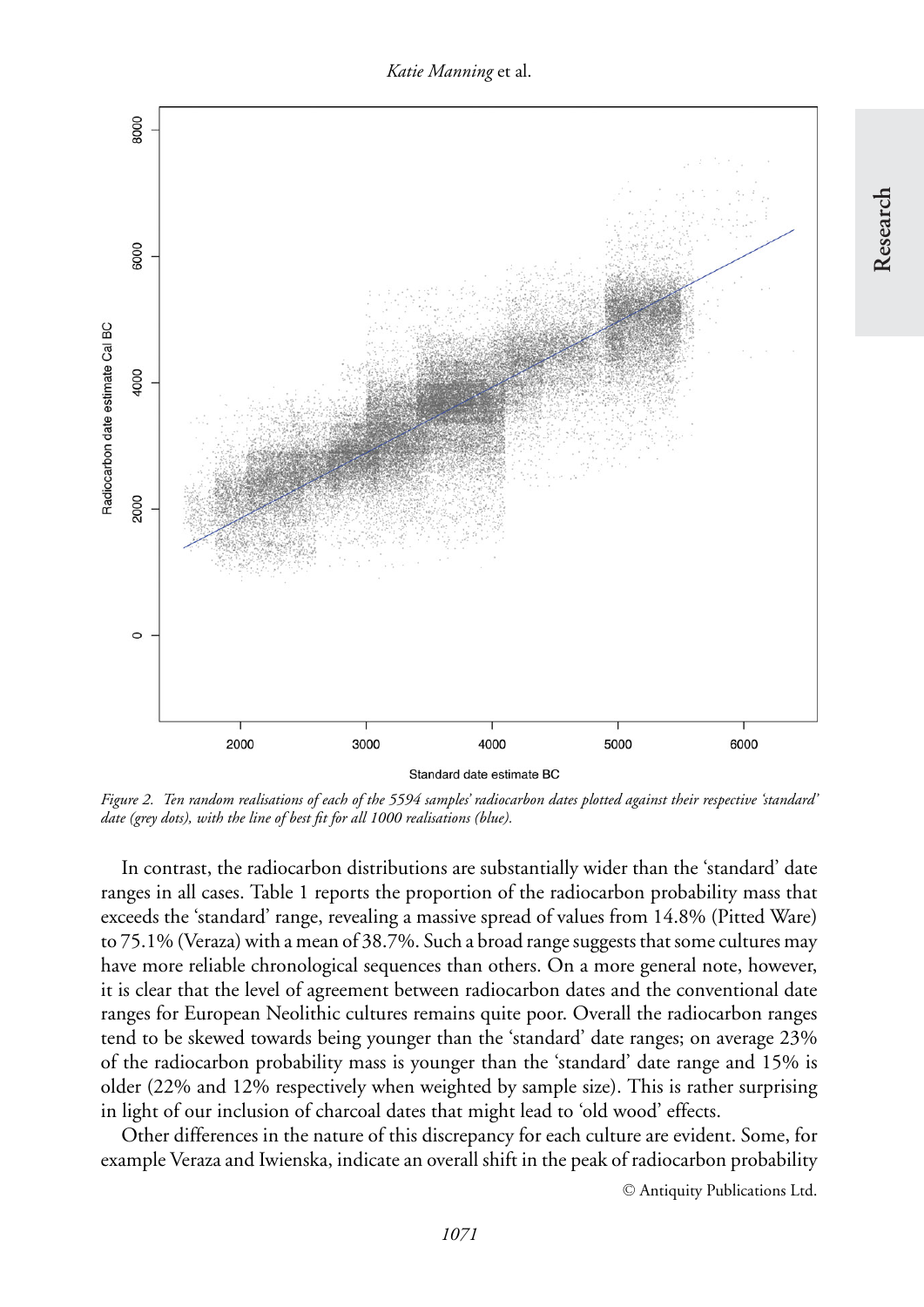| Table 1. The 22 best-represented cultures with their start and end dates estimated using the three different methods, and the mean and SD using<br>the improved normally distributed model. The last three columns estimate the difference between 'standard' and radiocarbon date range. |              |                   |       |                                                                                                                                                                                                                                                                                                               |                                      |                              |              |                       |       |                                                                          |                                           |
|-------------------------------------------------------------------------------------------------------------------------------------------------------------------------------------------------------------------------------------------------------------------------------------------|--------------|-------------------|-------|---------------------------------------------------------------------------------------------------------------------------------------------------------------------------------------------------------------------------------------------------------------------------------------------------------------|--------------------------------------|------------------------------|--------------|-----------------------|-------|--------------------------------------------------------------------------|-------------------------------------------|
|                                                                                                                                                                                                                                                                                           |              |                   |       | Radiocarbon (BC)                                                                                                                                                                                                                                                                                              |                                      | Standard (BC)                |              | Dendrochronology (BC) |       | Proportion of radiocarbon probability<br>mass outside the standard range |                                           |
| Culture                                                                                                                                                                                                                                                                                   | Phases       | Samples           | Start | End                                                                                                                                                                                                                                                                                                           | Start                                | $_{\rm End}$                 | Start        | End                   | Older | Younger                                                                  | $\begin{array}{c}\text{Total}\end{array}$ |
| Bell Beaker                                                                                                                                                                                                                                                                               |              |                   |       | 1607                                                                                                                                                                                                                                                                                                          |                                      | 1800                         |              |                       |       | 0.046                                                                    | 0.310                                     |
| Western Cardial                                                                                                                                                                                                                                                                           | 125523246233 | 2313341           |       | 3849                                                                                                                                                                                                                                                                                                          | 2500                                 | 4950                         |              |                       |       |                                                                          | 0.506                                     |
| Chasseen                                                                                                                                                                                                                                                                                  |              |                   |       | 2952                                                                                                                                                                                                                                                                                                          | 4400                                 | 3400                         |              |                       |       |                                                                          | 0.249                                     |
|                                                                                                                                                                                                                                                                                           |              |                   |       |                                                                                                                                                                                                                                                                                                               |                                      | 2050                         |              |                       |       |                                                                          |                                           |
| Corded Ware<br>Cortaillod<br>Ertebølle<br>Globular Amphora                                                                                                                                                                                                                                |              | $\frac{11}{360}$  |       |                                                                                                                                                                                                                                                                                                               | 2800<br>4100<br>5450                 |                              | 2751<br>3895 | 2418<br>3517          |       |                                                                          | 0.233<br>0.348<br>0.283                   |
|                                                                                                                                                                                                                                                                                           |              |                   |       |                                                                                                                                                                                                                                                                                                               |                                      |                              |              |                       |       |                                                                          |                                           |
|                                                                                                                                                                                                                                                                                           |              | $145$<br>$151$    |       | $\begin{array}{l} 1903 \\ 1903 \\ 3478 \\ 2003 \\ 3403 \\ 2003 \\ 2003 \\ 2003 \\ 2003 \\ 2003 \\ 2003 \\ 2003 \\ 2003 \\ 2003 \\ 2003 \\ 2003 \\ 2003 \\ 2003 \\ 2003 \\ 2003 \\ 2003 \\ 2003 \\ 2003 \\ 2003 \\ 2003 \\ 2003 \\ 2003 \\ 2003 \\ 2003 \\ 2003 \\ 2003 \\ 2003 \\ 2003 \\ 2003 \\ 2003 \\ 20$ | 3100<br>3500<br>4800<br>4250<br>4250 | 3400<br>4100<br>2750<br>2750 |              |                       |       |                                                                          |                                           |
| Horgen                                                                                                                                                                                                                                                                                    |              |                   |       |                                                                                                                                                                                                                                                                                                               |                                      |                              | 3482         | 2765                  |       |                                                                          |                                           |
| Iwienska                                                                                                                                                                                                                                                                                  |              |                   |       |                                                                                                                                                                                                                                                                                                               |                                      | 1800<br>4000                 |              |                       |       |                                                                          |                                           |
| Lengyel                                                                                                                                                                                                                                                                                   |              | 147<br>585<br>126 |       |                                                                                                                                                                                                                                                                                                               |                                      |                              |              |                       |       |                                                                          |                                           |
|                                                                                                                                                                                                                                                                                           |              |                   |       |                                                                                                                                                                                                                                                                                                               |                                      |                              |              |                       |       |                                                                          |                                           |
| Linearbandkeramik<br>Michelsberg                                                                                                                                                                                                                                                          | 5442         |                   |       |                                                                                                                                                                                                                                                                                                               |                                      | $4900$<br>$3500$<br>$2150$   |              |                       |       |                                                                          |                                           |
|                                                                                                                                                                                                                                                                                           |              | $^{98}$           |       |                                                                                                                                                                                                                                                                                                               |                                      |                              |              |                       |       |                                                                          |                                           |
| Néolithique final<br>Néolithique moyen II                                                                                                                                                                                                                                                 |              |                   |       |                                                                                                                                                                                                                                                                                                               | 2900<br>3950<br>3850<br>3400         | 3500<br>2900                 |              |                       |       |                                                                          |                                           |
| Peu Richard                                                                                                                                                                                                                                                                               |              |                   |       |                                                                                                                                                                                                                                                                                                               |                                      |                              |              |                       |       |                                                                          |                                           |
| Pfyn                                                                                                                                                                                                                                                                                      |              |                   |       |                                                                                                                                                                                                                                                                                                               |                                      | 3400<br>2350                 | 3919         | 3507                  |       |                                                                          |                                           |
| Pitted Ware                                                                                                                                                                                                                                                                               | 189728822    | 8889988           |       |                                                                                                                                                                                                                                                                                                               |                                      |                              |              |                       |       |                                                                          |                                           |
| Rossen                                                                                                                                                                                                                                                                                    |              |                   |       |                                                                                                                                                                                                                                                                                                               | 4750<br>3500<br>4100                 | 4400<br>2700                 |              |                       |       |                                                                          |                                           |
| Seine-Oise-Marne                                                                                                                                                                                                                                                                          |              |                   |       |                                                                                                                                                                                                                                                                                                               |                                      |                              |              |                       |       |                                                                          |                                           |
| Trichterbecher                                                                                                                                                                                                                                                                            |              | 103C              |       |                                                                                                                                                                                                                                                                                                               |                                      | 3000                         |              |                       |       | 0.261                                                                    |                                           |
| Veraza                                                                                                                                                                                                                                                                                    |              | $38 \frac{4}{3}$  |       |                                                                                                                                                                                                                                                                                                               | 3400                                 | 2850                         |              |                       |       | 0.682                                                                    |                                           |
| Wartberg                                                                                                                                                                                                                                                                                  |              |                   |       |                                                                                                                                                                                                                                                                                                               | 3500                                 | 2800                         |              |                       | 0.014 | 0.302                                                                    | 0.316                                     |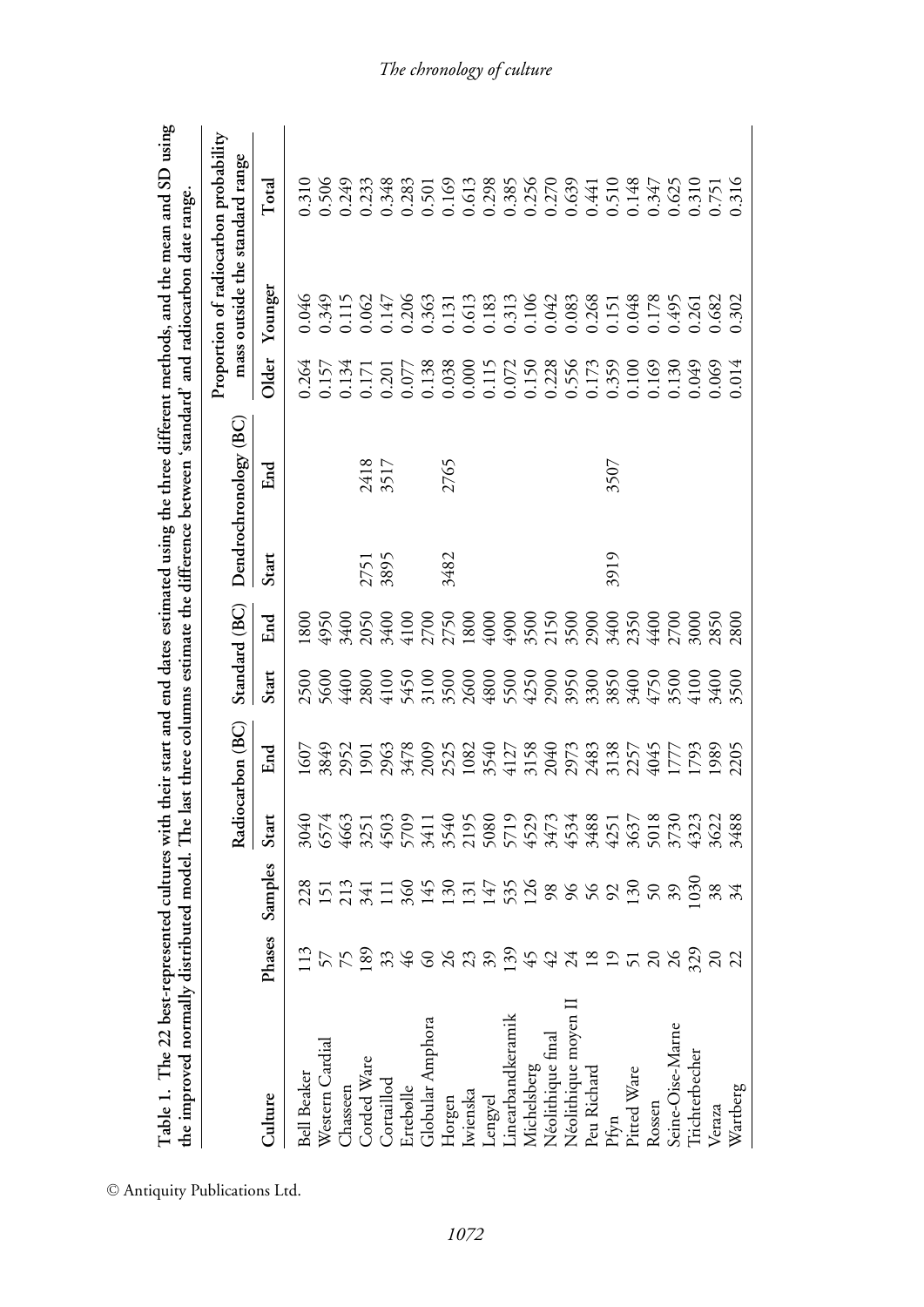

*Figure 3. Comparative date ranges for the four cultures with associated dendro samples arranged in chronological sequence. The dendro date range is shown in red, radiocarbon summed probability distribution (SPD) in grey and the 'standard' date range in black.*

density, suggesting the 'standard' range may be slightly too early or too late. Others, for example Seine-Oise-Marne, have a generally broader radiocarbon distribution, indicating a potential underestimation of the 'standard' date range. The specifics of some of these cultural groups are discussed below in relation to the potential underlying causes of chronological discrepancies.

### *The 'temporal shape' of Neolithic cultures*

In addition to comparing different dating methods, the technique of summing probability distributions also allowed us to investigate the broad-scale 'temporal shape' of Neolithic cultures. Care should be taken when interpreting the distribution of individual cultures across relatively narrow ranges since the radiocarbon calibration process often generates spurious wiggles on the short-term scale (below around 200 years). By Z-transforming each SPD we can compare the shape of each culture's radiocarbon distribution on a like-for-like scale. This transformation also had the benefit of causing these wiggles to shift and change in size, removing their constructive interference and instead reducing them to random background noise in the overall shape.

Figure 5 shows SPDs after Z-score transformation for each of our 22 cultures. The red line shows the mean of all cultures, while the blue line shows the mean weighted by the number of phases per culture. Both lines show remarkable similarity, suggesting that our inclusion criterion of a minimum 18 phases was successful in ensuring each SPD was well

<sup>C</sup> Antiquity Publications Ltd.

**Research**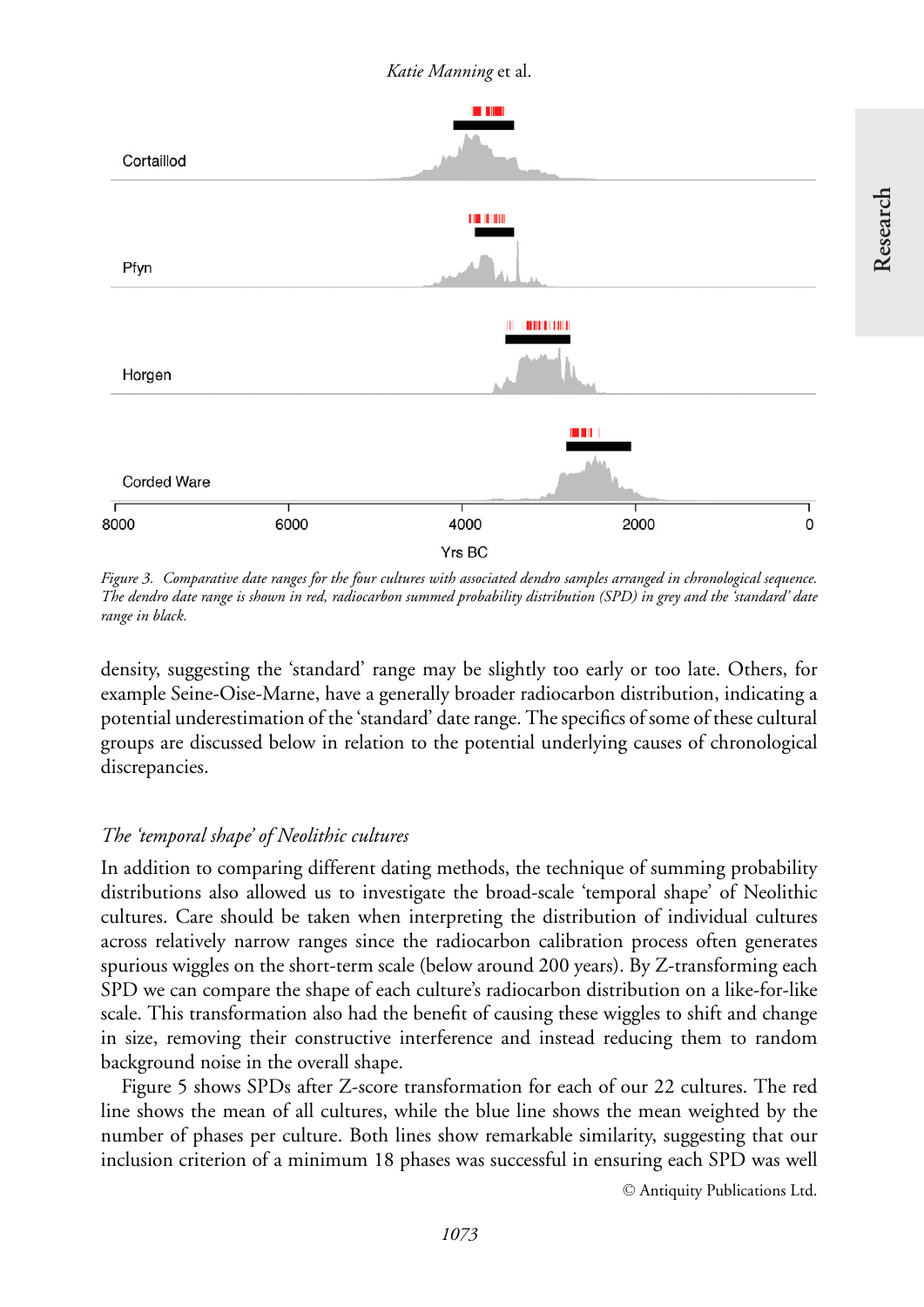## *The chronology of culture*



*Figure 4. Comparative date ranges for the remaining 18 best-represented cultures, arranged in chronological sequence according to the mean of the 'standard' date range.*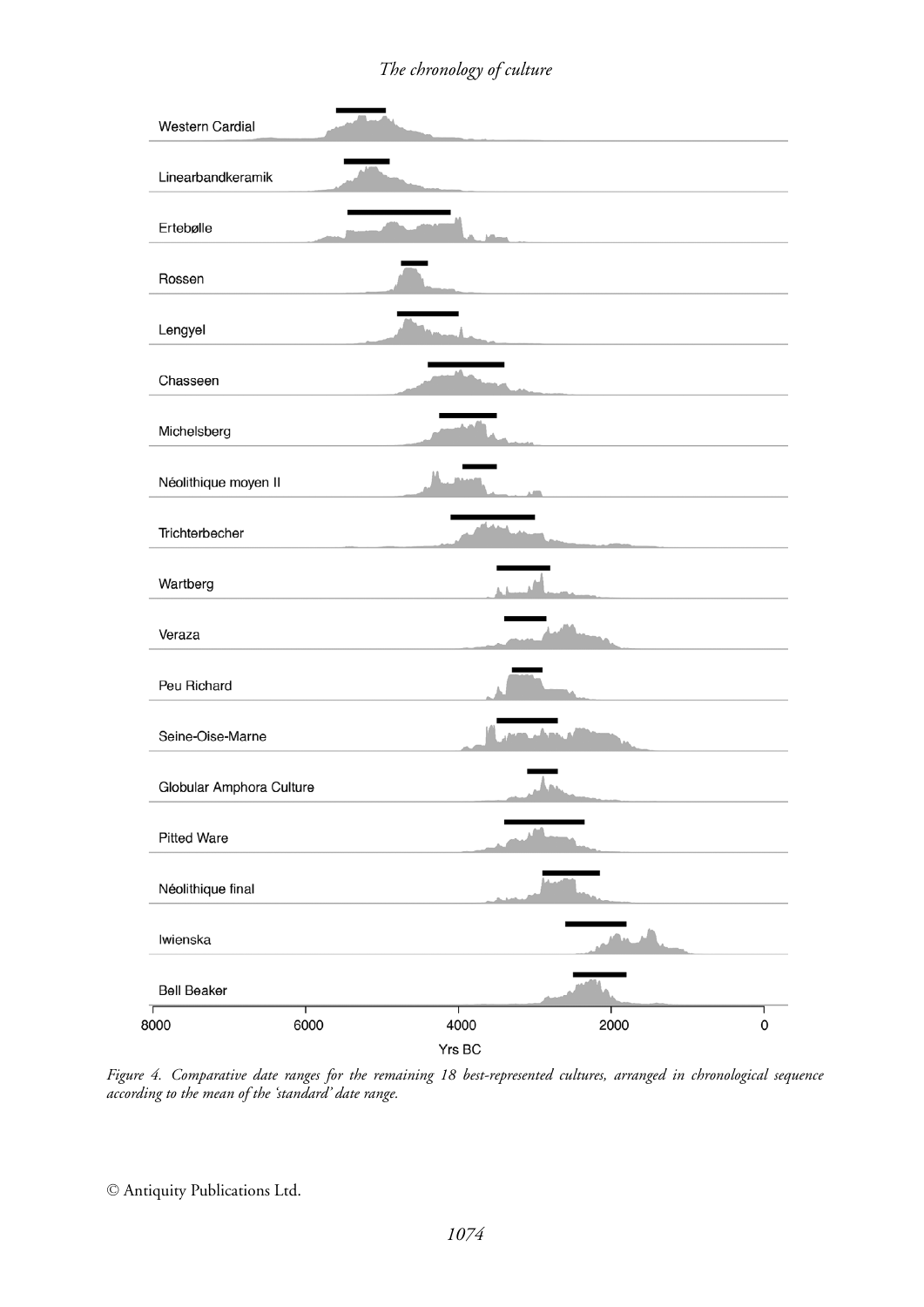*Katie Manning* et al.



*Figure 5. The 22 grey lines represent each culture's SPD (Z-transformed); the red line shows the mean of all 22 cultures' SPD; the blue line shows the mean weighted by number of phases per culture; and the dashed black line shows a standard normal distribution.*

representative of the culture's true underlying distribution. The dashed black line shows a standard normal distribution (mean  $= 0$ , SD  $= 1$ ), which describes the shape of any normal distribution after Z-score transformation. The fit is extremely compelling.

The principal advantage of this normal distribution is its increased explanatory power at no extra cost of parameters. Currently, the 'standard' date range uses two parameters: a start and end date, while a normal distribution also only requires two parameters: the mean and SD. For example, currently the 'standard' date range for the Linearbandkeramik is described using start  $= 5500$  BC and end  $= 4900$  BC, which tells us little about the actual distribution of the available evidence. In contrast, a normal distribution more accurately describes its shape, including its central tendency as well as duration, using mean = 5088 BC and  $SD = 310$  yrs. Hence, the additional information that is gained, at no extra cost, allows us to begin exploring the statistical properties of cultural chronologies in a way that is not possible with the current start and end date ranges. Figure 6 shows examples of the fitted normal distribution with its mean and SD for five selected cultures. The mean and SD are reported for all 22 cultures in Table 2, and are plotted in Figure S1 in the supplementary information.

## **Discussion**

It may be fair to assume that the additional comparative dates provided by dendrochronology would improve the overall reliability of a culture's chronology. Although this does appear to be the case for the Horgen and Corded Ware (only 17% and 23% of  $^{14}$ C probability mass

<sup>C</sup> Antiquity Publications Ltd.

**Research**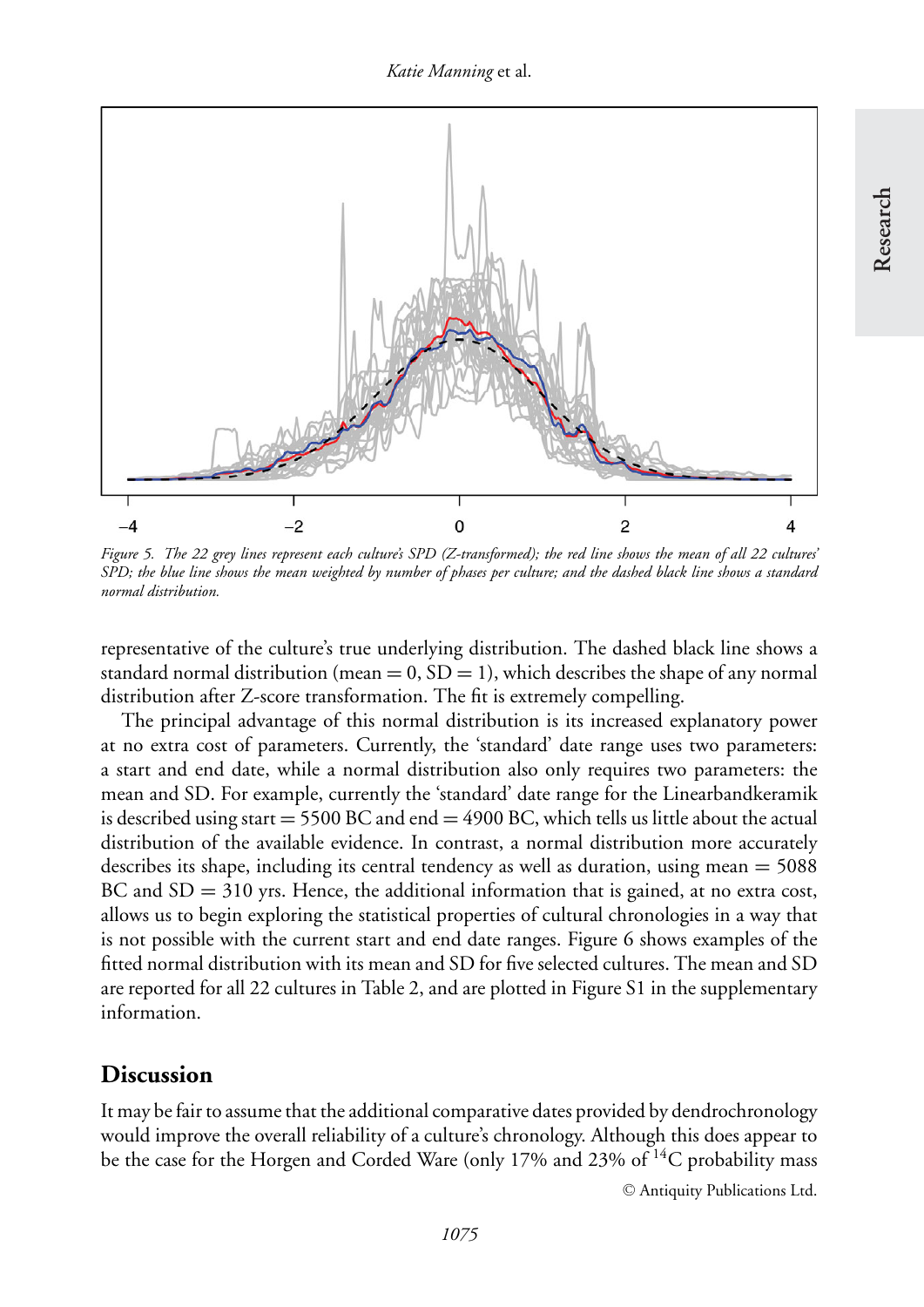

*Figure 6. Examples of summed probability distributions for 5 of the 22 cultures in grey. The red line shows the best-fitted normal distribution.*

outside their respective 'standard' dates), it does not apply to all cultures; for example, there is a discordance of 51% in the Pfyn data. This is in contrast to cultures such as the Pitted Ware, Chasseen and Michelsberg, which have no associated dendro dates, and yet show relatively good agreement between the radiocarbon and 'standard' date ranges (15%, 25% and 26% discordance respectively). This may be due to recent efforts aimed specifically at refining cultural chronologies such as the Michelsberg and its successive cultures (e.g. Raetzel-Fabian [2000,](#page-14-8) 2002; Geschwinde & Raetzel-Fabian [2009\)](#page-14-9), or because of the archaeological visibility of particular cultural traits, e.g. the enclosures of the Michelsberg or the Chasseen, and the distinctive material and economic characteristics of the Pitted Ware. In contrast, the cultures with the highest disagreement values, such as the Veraza, Néolithique moyen II and Seine-Oise-Marne, are comparatively ill-defined and with relatively small sample sizes (38, 96 and 39 respectively).

These results raise a number of important issues relating not only to chronological reasoning, but also to the characterisation of Neolithic cultures. On a very basic level, the amount of agreement between different dating methods at the broad level of analysis we have used seems to come down to economy and scale. The more established a culture <sup>C</sup> Antiquity Publications Ltd.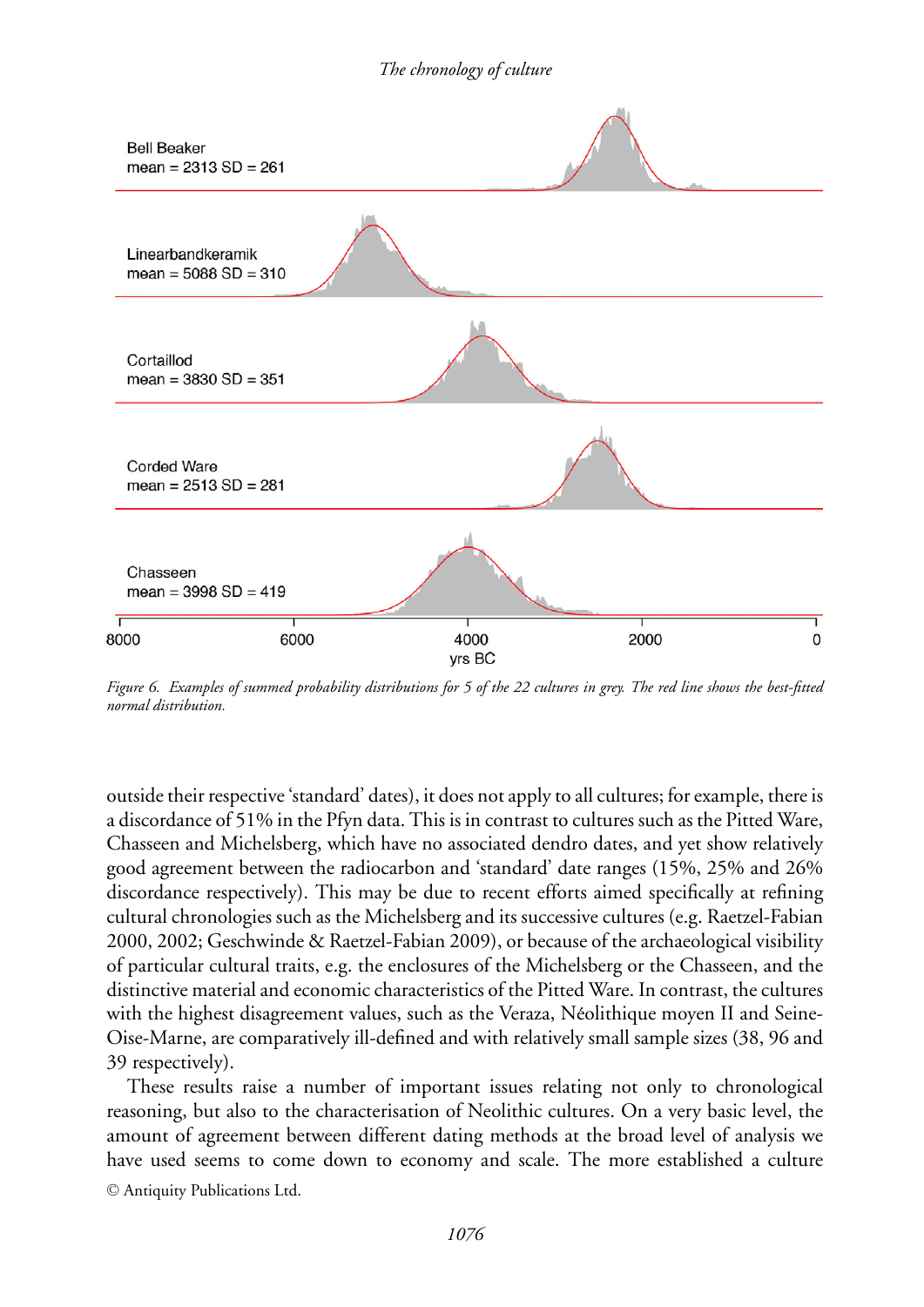|                      | Normal            |     |  |
|----------------------|-------------------|-----|--|
|                      | distribution (BC) |     |  |
| Culture              | Mean              | SD  |  |
| <b>Bell Beaker</b>   | 2313              | 261 |  |
| Western Cardial      | 5126              | 448 |  |
| Chasseen             | 3998              | 419 |  |
| Corded Ware          | 2513              | 281 |  |
| Cortaillod           | 3830              | 351 |  |
| Ertebølle            | 4583              | 624 |  |
| Globular Amphora     | 2806              | 282 |  |
| Horgen               | 3066              | 276 |  |
| Iwienska             | 1681              | 340 |  |
| Lengyel              | 4499              | 362 |  |
| Linearbandkeramik    | 5088              | 310 |  |
| Michelsberg          | 3911              | 328 |  |
| Néolithique final    | 2675              | 280 |  |
| Néolithique moyen II | 4031              | 317 |  |
| Peu Richard          | 3097              | 268 |  |
| Pfyn                 | 3779              | 265 |  |
| Pitted Ware          | 2911              | 362 |  |
| Rossen               | 4620              | 156 |  |
| Seine-Oise-Marne     | 2702              | 669 |  |
| Trichterbecher       | 3432              | 481 |  |
| Veraza               | 2625              | 426 |  |
| Wartberg             | 2968              | 322 |  |

**Table 2. The proposed mean and SD based on a normal distribution for all 22 cultures.**

is, and to some degree the more widespread it is, the more agreement there is between estimates, implying greater accuracy. However, this is not simply attributable to sample size, and there is no clear correlation between sample size and the agreement between the two estimates. Trichterbecher has by far the largest  $^{14}C$  sample size (1030), yet suffers 31% discordance between estimates, whilst Pitted Ware has fewer samples by an order of magnitude (130), yet has a smaller discordance of 15%. The Linearbandkeramik enjoys the second highest sample size of 535 but fares even worse, with a discordance between estimates of 39%. Despite the relatively broad geographic spread of the Cardial culture there is high discordance between estimates (51%). Hence there is no clear-cut cause for discrepancy between the different date estimates, and instead each culture needs to be considered individually in light of its own historical trajectory, environmental setting and history of research.

A more interesting result to have arisen from this analysis is the comparative shape of the SPD of each culture's 14C date range estimate. The start and end dates of the 'standard' range provide us only with a simple uniform distribution, and while this may tell us something about the duration of a cultural phenomenon, it tells us nothing about its temporal nature, i.e. its floruit or intensity (Ottaway [1973;](#page-14-10) Aitchison *et al.* [1991\)](#page-14-11).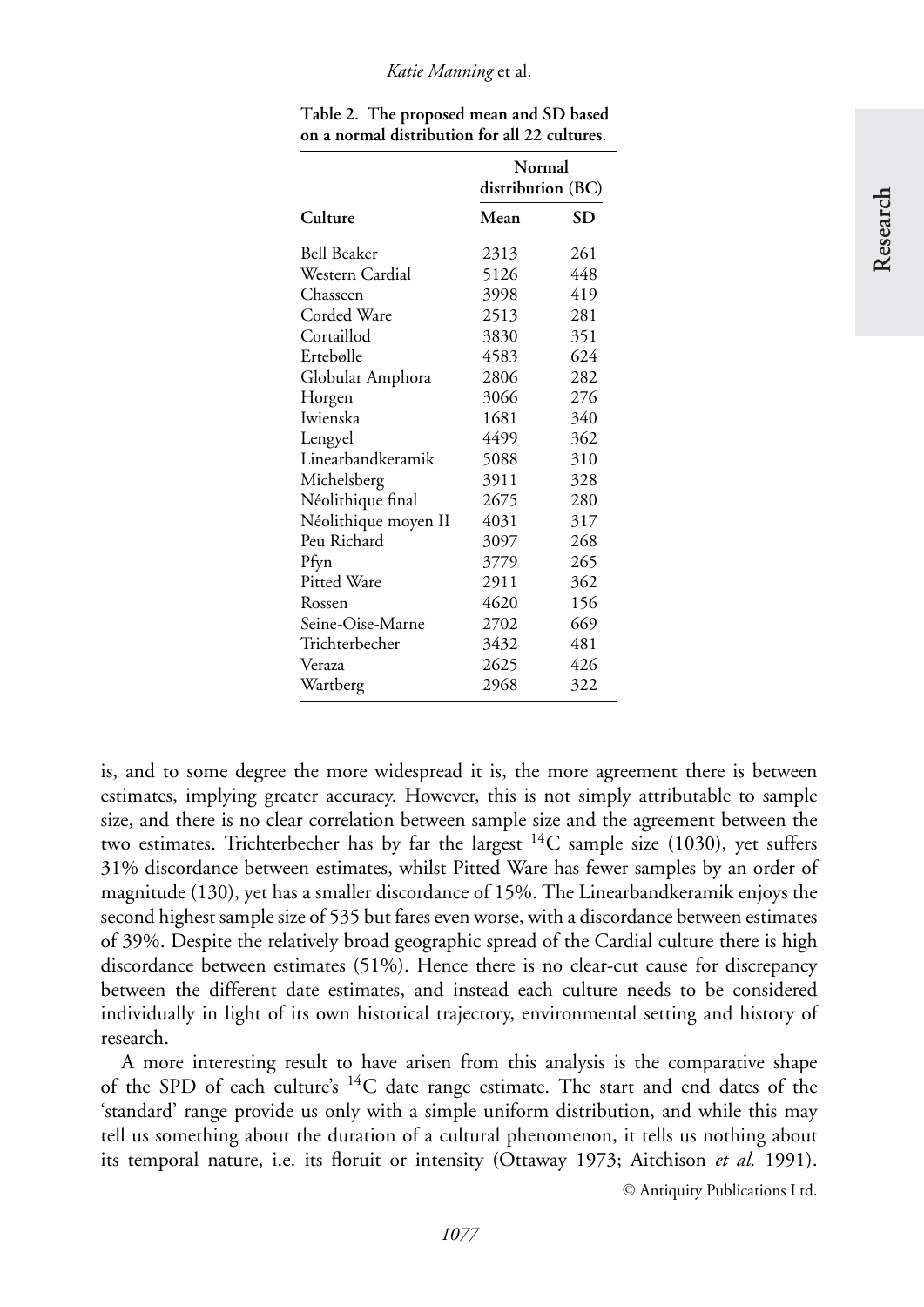It is improbable that the material associated with a given culture suddenly comes into existence maintaining a constant prevalence and then suddenly ceases. Our analysis from combining all 22 SPDs suggests that a normal distribution provides a better description of the fundamental underlying shape of a culture's rise and fall, and, therefore, the use of a mean and standard deviation would be more informative than the current start and end dates, which are so often used in the archaeological literature. Indeed, in some circumstances it may also be useful to supplement reporting the mean and SD of a cultural range by reporting the full <sup>14</sup>C probability distribution, in order to incorporate fine-grained information about the temporal variation in the intensity of the episode. This requires caution as finer resolution may introduce undesirable artefacts from sampling error and 'interference' effects from wiggles in the calibration curve (Blockley *et al.* [2000\)](#page-14-12). As such, this would only be useful where large unbiased samples are available and when the culture spans a long time period. Nevertheless, this study provides empirical support that a Gaussian model, and perhaps other unimodal distributions (Lee & Bronk Ramsey [2012\)](#page-14-13), are superior to the standard uniform distribution, both as a prior for Bayesian models of archaeological chronologies (Bronk Ramsey [2009\)](#page-14-1) and as a simple summary description of the cultural time-span.

This improved underlying model of the expected temporal dynamics of a regional culture is of value for a range of different analyses. Bayesian analysis of  $^{14}C$  dates aggregated at the level of culture is reliant on the selection of a prior distribution. In the absence of other information a uniform prior is usually adopted; instead, a normally distributed prior is both more reasonable and empirically supported. Analysis requiring Monte Carlo simulation of cultural dates (e.g. Crema [2013\)](#page-14-14) would also benefit greatly from this improved model.

Finally, it is worth pointing out that the characteristic normal distribution we have identified bears a striking resemblance to the so-called 'battleship curves' produced when frequency seriations are carried out on individual artefact types that are chronologically sensitive. When cultures are taken as entities they seem to mirror this effect. In essence, the number of dated events that archaeologists are prepared to label, for example as Horgen or Michelsberg, starts small, increases to a peak and then declines again. The pattern could arise because of the waxing and waning popularity of temporally correlated styles across a geographical region. Another possibility, supported by demographic proxies in some cases (Shennan *et al*. [2013\)](#page-15-4), is that they reflect fluctuations in local populations; at some periods there are simply more people in the region, so the number of dated events characterised by the styles of the period is also bound to be greater. Of course, these two possibilities are not mutually exclusive, and in some cases it could be that new cultural innovations themselves result in periods of population increase. These questions remain open for subsequent analysis.

#### **Acknowledgements**

We are grateful to all those who provided radiocarbon data, and to Johannes Müller and Felix Riede for their constructive review comments. This research was funded by the European Research Council Advanced Grant number 249390 to Stephen Shennan for the EUROEVOL Project. Information on the EUROEVOL Project is available at<http://www.ucl.ac.uk/euroevol/>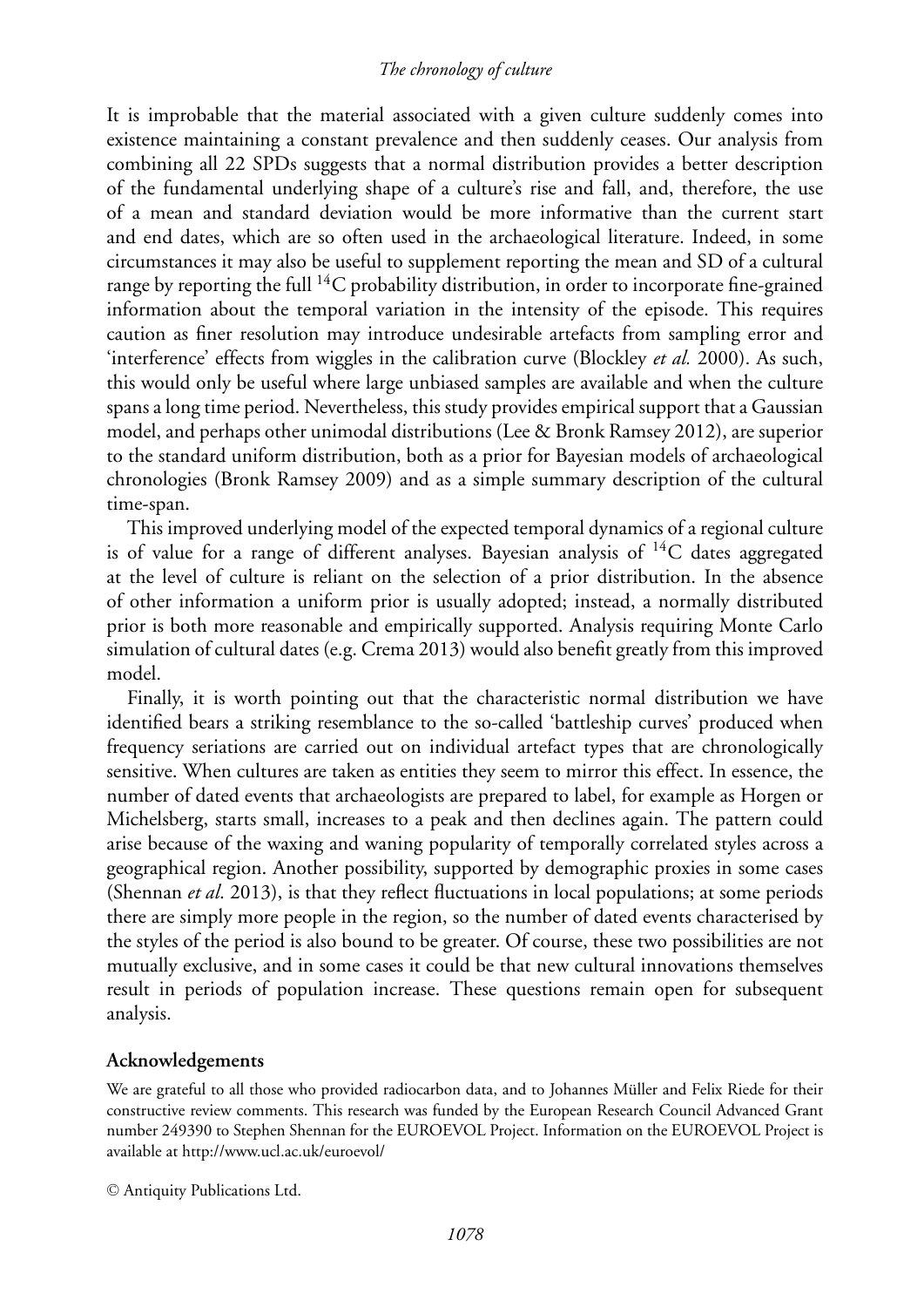### **References**

- <span id="page-14-11"></span>AITCHISON, T., B. OTTAWAY & A.S. AL-RUZAIZA. 1991. Summarizing a group of  ${}^{14}C$  dates on the historical time scale: with a worked example from the Late Neolithic of Bavaria. *Antiquity* 65: 108–16.
- <span id="page-14-0"></span>BAYLISS, A.L. & A.W.R. WHITTLE (ed.). 2007. *Histories of the dead: building chronologies for five southern British long barrows* (*Cambridge Archaeological Journal* 17, Supplement 1). Cambridge: Cambridge University Press.

BILLAMBOZ, A. & J. KÖNINGER. 2008. Dendroarchaologische Untersuchungen zur ¨ Besiedlungs- und Landschaftsentwicklung im Neolithikum des westlichen Bodenseegebietes, in W. Dörfler, J. Müller & A. Wesse (ed.) *Umwelt—Wirtschaft—Siedlungen im dritten vorchristlichen Jahrtausend Mitteleuropas und* Südskandinaviens: 317–34. Neumünster: Wachholtz.

<span id="page-14-12"></span>BLOCKLEY, S.P.E., R.E. DONAHUE & A.M. POLLARD. 2000. Radiocarbon calibration and Late Glacial occupation in north-west Europe. *Antiquity* 74: 112–21.

<span id="page-14-7"></span>BREUNIG, P. 1987. <sup>14</sup>*C-Chronologie des Vorderasiatischen, Suedost- und Mitteleuropaeischen Neolithikums*. Köln: Boehlau.

<span id="page-14-1"></span>BRONK RAMSEY, C. 2009. Bayesian analysis of radiocarbon dates. *Radiocarbon* 51: 337–60.

CLARKE, D.L. 1968. *Analytical archaeology*. London: Methuen.

<span id="page-14-14"></span>CREMA, E. 2013. Cycles of change in Jomon settlement: a case study from eastern Tokyo Bay. *Antiquity* 87: 1169–81.

CZEBRESZUK, J. & J. MÜLLER (ed.). 2001. *Die absolute Chronologie in Mitteleuropa 3000–2000 v. Chr.* (Studien zur Archäologie in Ostmitteleuropa 1). Rahden: Marie Leidorf.

<span id="page-14-3"></span>DENAIRE, A. 2011. Chronologie absolue de la séquence Hinkelstein-Grossgartach-Roessen-Bischheim dans le sud de la plaine du Rhin supérieur et le nord de la Franche-Comté à la lumière des dernières données, in A. Denaire, C. Jeunesse & P. Lefranc (ed.) *N´ecropole et enceintes danubiennes du Ve mill´enaire dans le Nord-Est de la France et le Sud-Ouest de l'Allemagne*: 9–30. Strasbourg: Maison Interuniversitaire des Sciences de l'Homme-Alsace, Universite de Strasbourg. ´

Dendro. n.d. Dendro- und C14-Daten der Schweiz. Available at [http://www.erz.be.ch/erz/de/index/](http://www.erz.be.ch/erz/de/index/kultur/archaeologie/daten/dendro-_und_c14-daten.html) [kultur/archaeologie/daten/dendro-](http://www.erz.be.ch/erz/de/index/kultur/archaeologie/daten/dendro-_und_c14-daten.html)\_und\_c14[daten.html](http://www.erz.be.ch/erz/de/index/kultur/archaeologie/daten/dendro-_und_c14-daten.html) (accessed 29 July 2014).

<span id="page-14-5"></span>FOWLER, H.N. (trans.). 1925. *Plato in twelve volumes.* London: William Heinemann.

- <span id="page-14-2"></span>FURHOLT, M. 2003. *Die absolutchronologische Datierung der Schnurkeramik in Mitteleuropa und Sudskandinavien ¨* (Universitatsforschungen zur ¨ Prähistorischen Archäologie 101). Bonn: R. Habelt.
- 2014. Upending a 'totality': re-evaluating Corded Ware variability in Late Neolithic Europe. *Proceedings of the Prehistoric Society.* <http://dx.doi.org/10.1017/ppr.2013.20>

<span id="page-14-9"></span>GESCHWINDE, M. & D. RAETZEL-FABIAN. 2009. *EWBSL: Eine Fallstudie zu den jungneolithischen Erdwerken am Nordrand der Mittelgebirge* (Beitrage ¨ zur Archäologie in Niedersachsen 14). Rahden: Marie Leidorf.

<span id="page-14-6"></span>HEATON, T.J., P.G. BLACKWELL & C.E. BUCK. 2009. A Bayesian approach to the estimation of radiocarbon calibration curves: the IntCal09 methodology. *Radiocarbon* 51: 1151–64.

<span id="page-14-13"></span>LEE, S. & C. BRONK RAMSEY. 2012. Development and application of the trapezoidal model for archaeological chronologies. *Radiocarbon* 54: 107–22. [http://dx.doi.org/10.2458/](http://dx.doi.org/10.2458/azu_js_rc.v54i1.12397) azu<sub>-</sub>js\_[rc.v54i1.12397](http://dx.doi.org/10.2458/azu_js_rc.v54i1.12397)

- MULLER, J. 2009. Dating the Neolithic: methodological premises and absolute chronology. *Radiocarbon* 51: 721–36.
- MÜLLER, J. & J. VAN WILLIGEN. 2001. New radiocarbon evidence for European Bell Beakers and the consequences for the diffusion of the Bell Beaker phenomenon, in F. Nicolis (ed.) *Bell Beakers today*: 59–80. Trento: All'Insegna del Giglio.

MÜLLER, J., C. BECKER, H. BRUCHHAUS, E. KAISER, A. NEUBERT, S. PICHLER & M. ZABEL. 2000. Radiokarbonchronologie—Keramiktechnologie-Osteologie-Anthropologie-Raumanalysen. Beiträge zum Neolithikum und zur Frühbronzezeit im Mittel-Elbe- Saale-Gebiet. *Bericht der Romisch-Germanischen Kommission ¨* 80: 25–211.

<span id="page-14-10"></span>OTTAWAY, B. 1973. Dispersion diagrams: a new approach to the display of carbon-14 dates. *Archaeometry* 15: 5–12. [http://dx.doi.org/10.1111/](http://dx.doi.org/10.1111/j.1475-4754.1973.tb00073.x) [j.1475-4754.1973.tb00073.x](http://dx.doi.org/10.1111/j.1475-4754.1973.tb00073.x)

<span id="page-14-8"></span>RAETZEL-FABIAN, D. 2000. *Calden*.*Erdwerk und Bestattungsplatze des Jungneolithikums. ¨ Architektur—Ritual—Chronologie*. Bonn: Habelt.

– 2002. Absolute chronology and cultural development of the Wartberg culture in Germany. Available at: [http://www.jungsteinsite.uni-kiel.de/pdf/](http://www.jungsteinsite.uni-kiel.de/pdf/2002_2_fabian.pdf) 2002 2 [fabian.pdf](http://www.jungsteinsite.uni-kiel.de/pdf/2002_2_fabian.pdf) (accessed 29 July 2014).

REINGRUBER, A. & L. THISSEN. 2009. Depending on <sup>14</sup>C data: chronological frameworks in the Neolithic and Chalcolithic of southeastern Europe. *Radiocarbon* 51: 751–70.

<span id="page-14-4"></span>SHENNAN, S.J. 1978. Archaeological 'cultures': an empirical investigation, in I. Hodder (ed.) *The spatial organisation of culture*: 113–39. London: Duckworth.